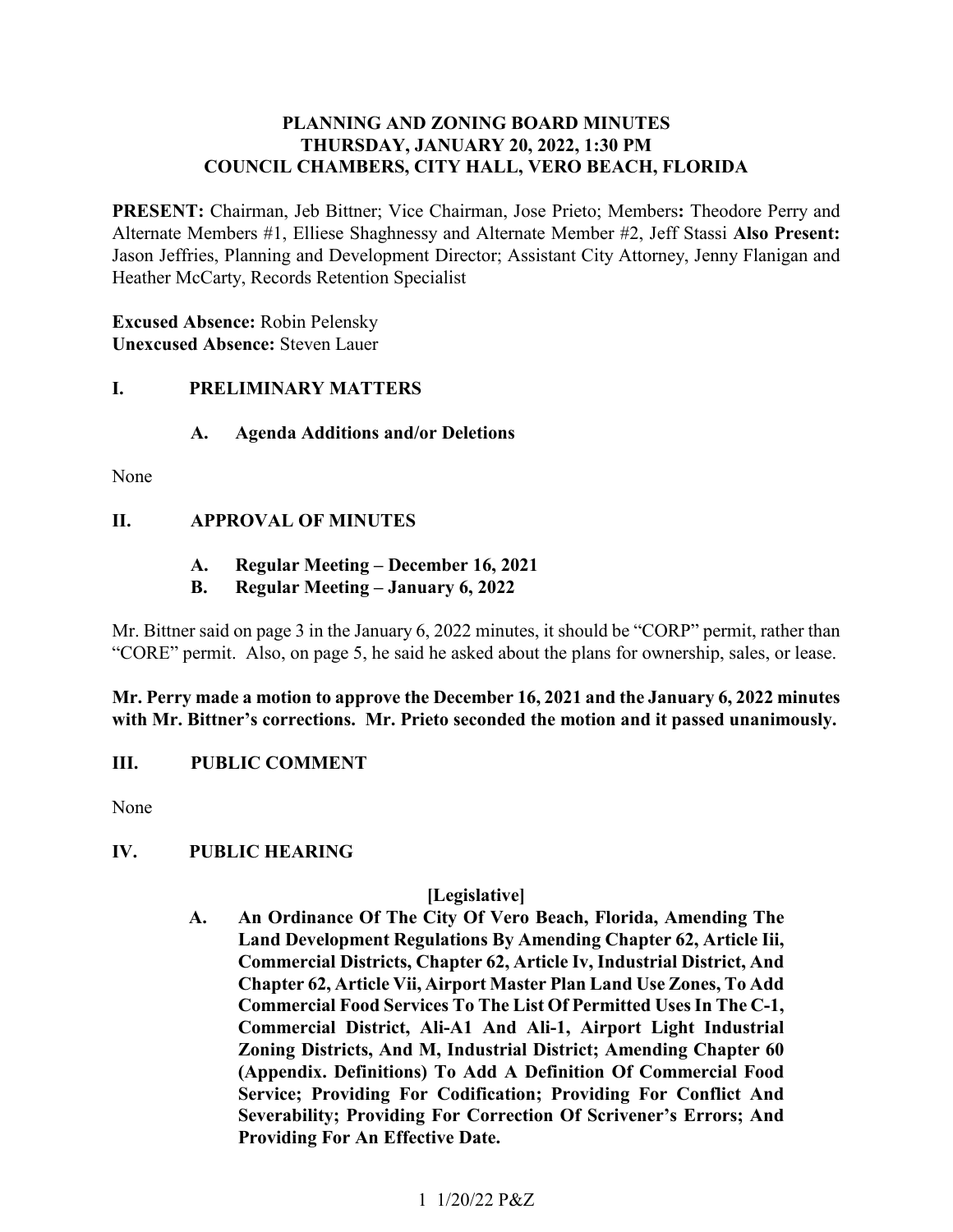presentation with the Board members (attached to the original minutes). Based on the Mr. Jason Jeffries, Planning and Development Director, went through a Power Point findings outlined in their report, staff recommends approval of the Ordinance for transmittal to the City Council for favorable consideration.

 **Article Iii, Commercial Districts, Chapter 62, Article Iv, Industrial District, and Chapter 62, Article Vii, Airport Master Plan Land Use Zones, to add Commercial Food Mr. Prieto made a motion to approve the Ordinance of The City of Vero Beach, Florida, amending the Land Development Regulations by amending Chapter 62, Services to the list of permitted uses in the C-1, Commercial District, Ali-A1 And Ali-1, Airport Light Industrial Zoning Districts, and M, Industrial District; amending Chapter 60 (Appendix Definitions) to add a definition of Commercial Food Service; providing for Codification; providing for conflict and severability; providing for correction of Scrivener's Errors; and providing for an effective date. Mr. Bittner seconded the motion and it passed 5-0, with Mr. Stassi voting yes, Ms. Shaghnessy yes,** 

# **Mr. Perry yes, Mr. Prieto yes, and Mr. Bittner yes.<br>V. DISCUSSION OF BOAT COVERS OVER DOCKS V**.

 Mr. Jeffries went through a Power Point presentation with the Board members (attached to the original minutes). He said the purpose of this discussion today is to get the Board's feedback and to find out if there is any interest in changing the City's regulations and amending the Comprehensive Plan.

 permit and they were issued Code Enforcement letters. Mr. Jeffries explained this started with a complaint after someone put a boat dock cover up without a permit. He said Code Enforcement found out there were about a dozen people who did not have a

 the seagrass on the bottom from having a cover. He would like to know that it is not an issue first before they move forward. Mr. Bittner said he would like to hear from environmentalists on this issue and about the shade on

before they move forward.<br>Mr. Prieto pointed out the Department of Environmental Protection (DEP) permits them and they would be the agency that looks out for the seagrass.

Mr. Bittner said he would suggest not moving forward until there is more dialogue. He added another concern would be that with windstorms, there would be more lumber to wind up in navigable waters when they have a storm.

Mr. Stassi agreed if they allow them, they should be hurricane proof. He was not sure how much more shade the cover is providing more than the boat already has. He said he doesn't think they are unsightly or that these would make a negative impact to the aesthetics of the neighborhood.

Mr. Bittner wanted to know where they stand on the Tree Ordinance, which he feels is a more significant issue.

Mr. Perry pointed out that there is nothing that restricts floating docks and they cover just as much

### 2 1/20/22 P&Z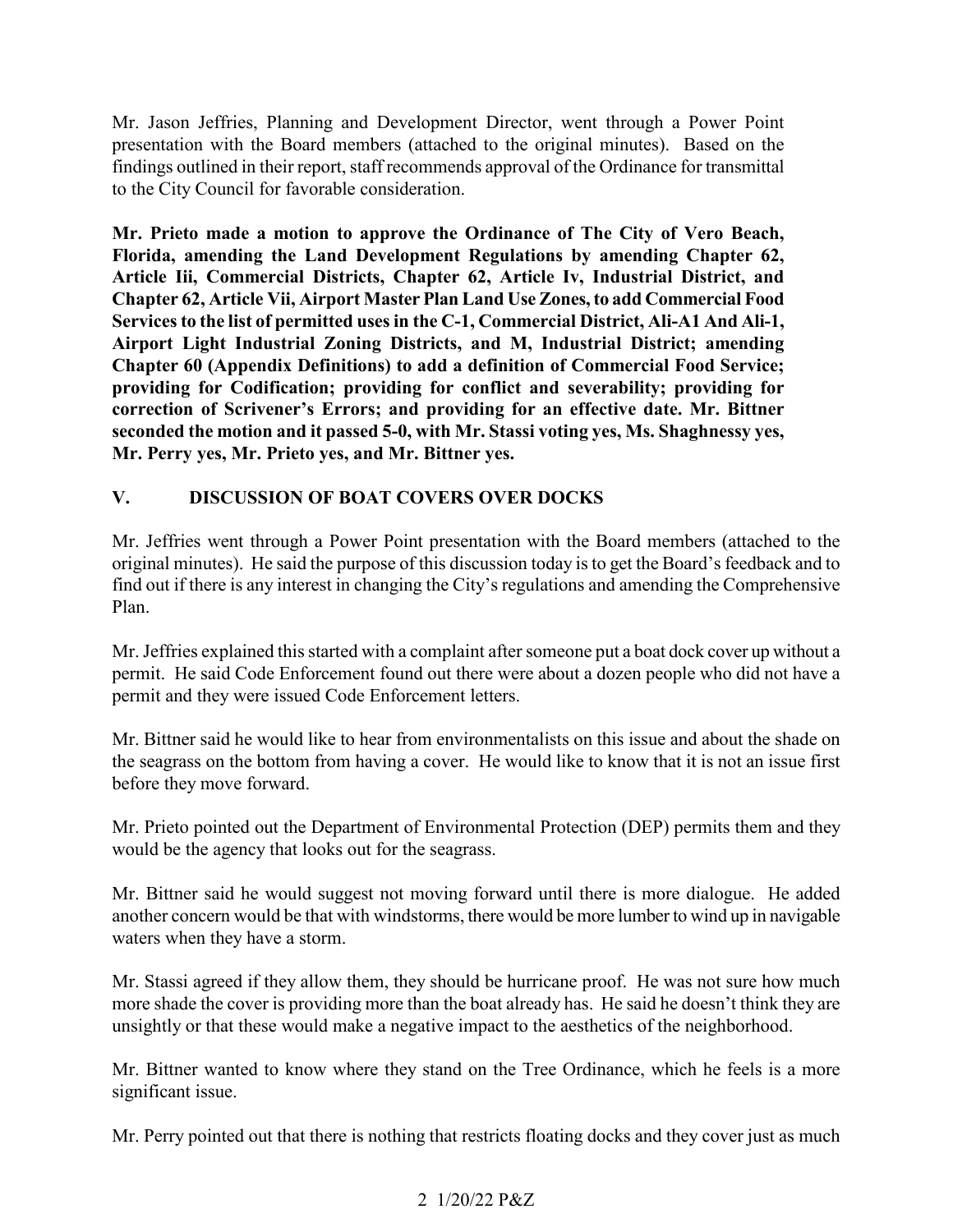area as a cover would.

 Mr. Jan Jelmby, of 615 Live Oak Road, said that he is the one who was addressed by Code Enforcement that his accessory structure did not comply and must be removed. He felt that the Code they need direction from the City. He showed on the doc cam a picture of his dock (on file in the City Clerk's office). He said one of the reasons he put a cover on his boat was because of all the leaves from his Live Oak Trees. He pointed out that the DEP and the County both allow covers. He would love to see them conform to those same requirements. He proposed that they move forward in a positive direction of allowing boat lift awnings that protect their boats. He added that in the event of a wind issue, he can take off the tarp so there is no hazard. violation did not make any sense. He talked about Section 31.05, Private Docks, pointing out there is nothing mentioned about boat awnings or covers. He said as a contractor and as a homeowner,

Mr. Jeffries agreed that the Code of Ordinances, Article 31.05 does not speak to covers. He said it says no structures in any yard unless specifically permitted, but Article 31.05 doesn't say they are prohibited or permitted.

Mr. Jeffries explained the issue today is if there is an interest of the Board to amend the Code to allow covers.

Mr. Bittner suggested they hear from the environmental community before they either agree to move forward or not.

 Mr. Jeffries pointed out that staff could do some research. Mr. Bittner suggested they reach out to local groups, such as Harbor Branch.

 suggest that the next step be to bring other stakeholders to the table to comment before it gets to the Mr. Prieto asked if they are saying to proceed with looking at it, but to start there. Mr. Bittner said he would like to defer on a yes or no to proceed with the changing of the text, but he would like to point of asking them to proceed.

 off. Mr. Jelmby said the City has not been enforcing that and thinks they are waiting to get a Mr. Perry asked Mr. Jelmby if they are asking him to remove the whole structure, or just take the tarp resolution since this is a gray area.

 change to allow permanent boat covers. It was the consensus of the Board that they ask the Planning and Development Director to pursue additional environmental resources to weigh in on the impact or lack of impact to the proposed

### $\mathbf{VI}$ **VI. PLANNING DEPARTMENT MATTERS**

Mr. Jeffries said their next meeting will be February 17, 2022.

### **VII. BOARD MEMBERS' MATTERS**

 Mr. Bittner asked when they will see the draft of the tree Ordinance. Mr. Jeffries said he has drafted you can't develop a property. They are trying to increase protection for the Oak Trees, but not affect development rights. up some language and is making some changes. He added they can't have the tree Code so strict that